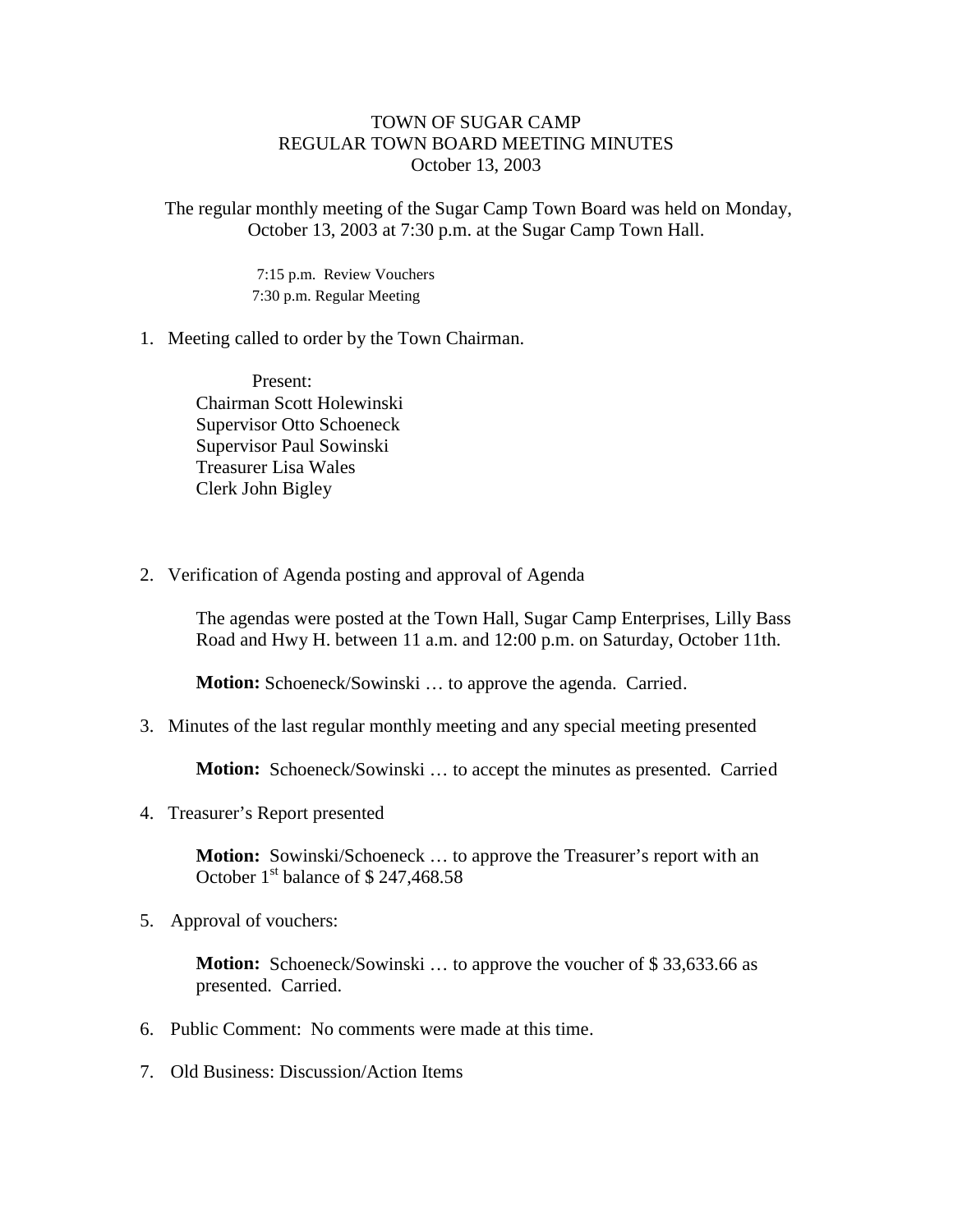A. Discussion and Action on Sign Ordinance

The Town is not able to enact a moratorium because the Township is not zoned. The Town must adopt a "Sign Ordinance." Oneida County ordinance is only good within 1000 feet of the high water mark.

B. Discussion and Action of new Town Subdivision and Road Ordinance:

The Board reviewed the changes previously and made several additional changes. Diagrams will need to be updated showing the thickness of read from 2" to 3  $\frac{1}{4}$ " and the use of foam emulsion.

**Motion:** Schoeneck/Sowinski... to accept the changes to the Subdivision Ordinance and the Parkland Dedication Ordinance. Carried.

- C. Discussion and Action on Maplewood Condominium roads: Oneida County Zoning Office will enforce conditional use permit issued by the Town.
- 8. New Business:
	- A. Clerks report- Discussion/Action Items:
		- 1. Treasurer "Tax Statement Letter

**Motion:** Schoeneck/Sowinski ... to change selling snowplowing flags from August  $1<sup>st</sup>$  to December  $1<sup>st</sup>$  for 2004. Flags must be picked up in person or by a representative for the residence. Carried.

2. Discussion of budget items.

The Board reviewed budget items but took no action

- 3. Set dates for selling snow plowing flags: Snowplowing flags will be sold on October  $28<sup>th</sup>$  from 4 to 7 p.m. and November  $1<sup>st</sup>$  from 12 to 3 p.m. at the Sugar Camp Town Hall
- B. Board Members-Action / Discussion Items:
	- 1. Chairman Holewinski
		- a. Fire Department correspondence-The Fire Department is requesting \$17,000 Capital Outlay for a "Jaws of Life."
		- b. Other correspondences